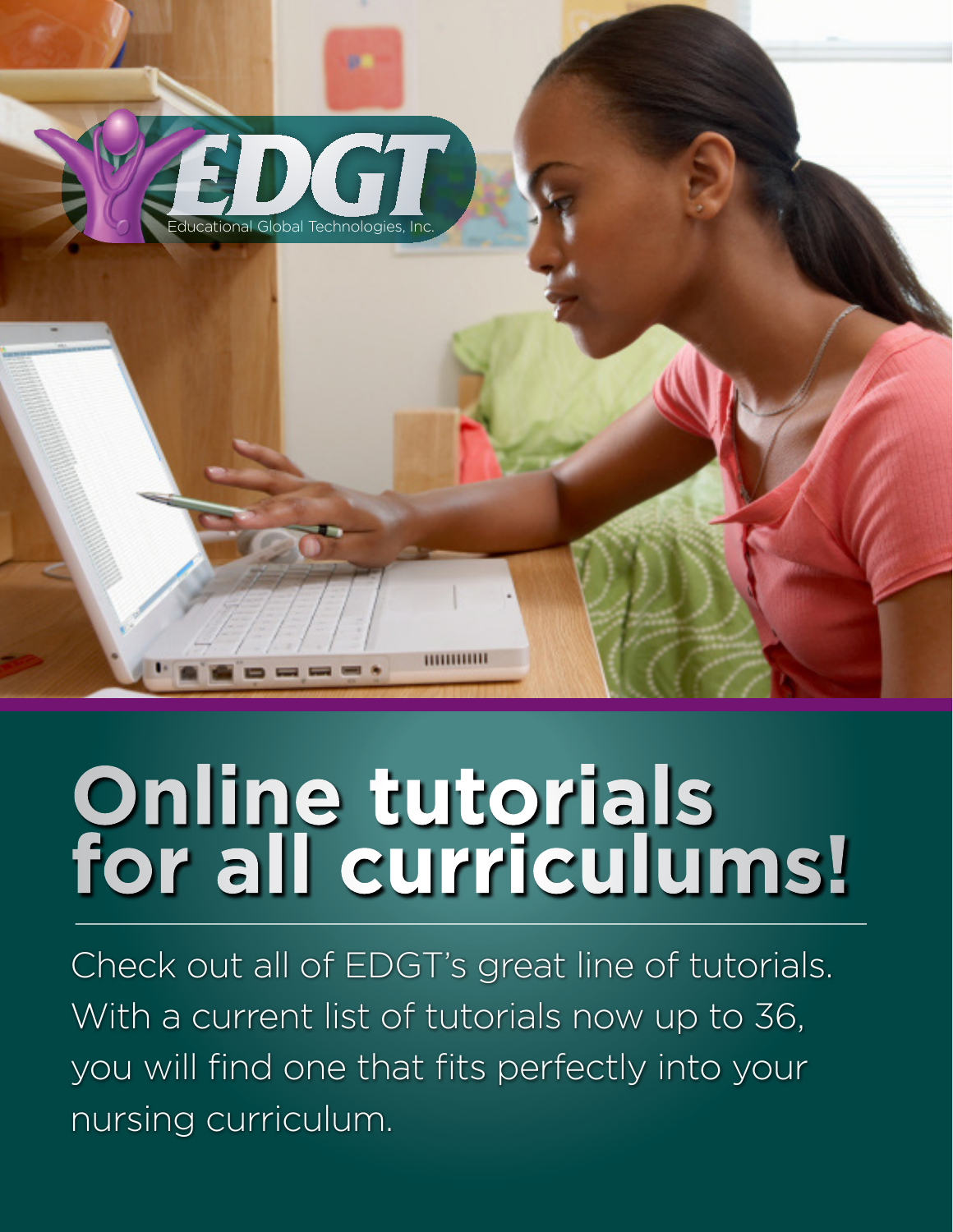# *'s* **full line of online tutorials:**

# **Basic Head to Toe Patient Assessment**

Helps students and practicing nurses acquire basic physical assessment skills.

# **Basic Principles of Pharmacology**

Helps students of the healthcare professions learn basic concepts and principles related to pharmacology.

# **Be Drug Wise: Psychotherapeutic Meds**

Provides users with valuable information about the drugs currently being used to promote mental/emotional wellness.

# **Chart Master: Effective Patient Documentation**

Helps nurses and other members of the healthcare professions develop excellent documentation skills.

# **Concept Mapping**

An innovative, critical thinking approach to planning patient care. It is also referred to as cognitive mapping or mind mapping.

# **Conflict Resolution**

Helps practicing nurses and nursing students improve their abilities to deal with and reduce conflict.

# **Detecting and Preventing Elder Abuse**

Helps healthcare professionals recognize elder abuse and intervene effectively to prevent such occurrences.

# **Effective Pain Management**

Helps nurses enhance their ability to intervene effectively when patients are in pain.

# **Enhance Your Critical Thinking Skills**

Helps individuals perfect their critical thinking skills & apply these in the delivery of safer, more effective patient care.

# **Ethical and Legal Issues in Nursing**

Introduces practicing nurses and nursing students to basic ethical and legal issues in nursing.

# **Fundamentals: The Nursing Process**

Helps nurses learn to use the nursing process as a problem solving approach to planning and implementing quality patient care.

# **Fundamentals: Therapeutic Communication Skills**

Helps healthcare professionals improve their communications with patients, families, and each other

# **Home Health Nursing**

Assists students and practicing nurses in learning the differences between acute care nursing and nursing in the home setting.

# **Management Skills: Effective Delegation**

Focuses on the essential elements for the safe delegation of nursing care.

# **Math Magic for Meds**

Teaches the basic concepts of dosage calculations using a dimensional analysis approach.

# **Medication Maestro: Giving Oral Medications**

Focuses on the knowledge and skills needed for the safe administration of medications by the oral route.

#### **Medication Maestro: Safe Administration of Medications**

Teaches or reviews critical skills related to the safe

administration of medications.

#### **Pediatrics Growth and Development**

Helps nurses recognize normal growth and development characteristics of the neonate through the adolescent.

#### **Physiology: Promoting Acid-Base Balance**

Focuses on how nurses can recognize and intervene when patients exhibit signs and symptoms of acid-base imbalance.

# **Physiology: Promoting Fluid & Electrolyte Balance**

Teaches nurses how to promote fluid & electrolyte balance. Helps patients achieve an optimum state of wellness.

#### **Physiology and Assessment Series:**

- **The Cardiac System**
- **The Endocrine System**
- **The Respiratory System**
- **The Gastrointestinal System**
- **The Genitourinary System**

These tutorials focus on the anatomy, physiology, nursing assessment, & patient intervention as related to major body systems.

# **Promoting Safety: Reducing Medical Errors**

Helps healthcare professionals recognize issues that contribute to the occurrence of medical errors and teaches processes to minimize them.

#### **Promoting Wellness Series:**

- **Bipolar Disorder**
- **Depression**
- **Generalized Anxiety Disorder**
- **Schizophrenia**
- **Obsessive-Compulsive Disorder**

A series to help healthcare professionals understand common mental/emotional disorders and their common treatment interventions.

#### **Strategies for Problem Solving**

Helps nursing students think critically, problem solve, and make clinical decisions with greater skill and confidence.

# **Test Master**

Teaches students to identify their preferred learning style, develop more effective study habits, & enhance their testtaking skills.

# **Transition Into Nursing Practice**

This tutorial helps newly graduated nursing students make the transition from student to registered nurse.

#### **Time Management**

Created to help nurses, nursing students, and other healthcare professionals implement strategies to better manage their time at work, at home, and at school.



If you wish to see more detailed descriptions of any of our tutorials or to order a **30-Day Free Trial**, just visit **www.edgt.com** and click the "products" tab.